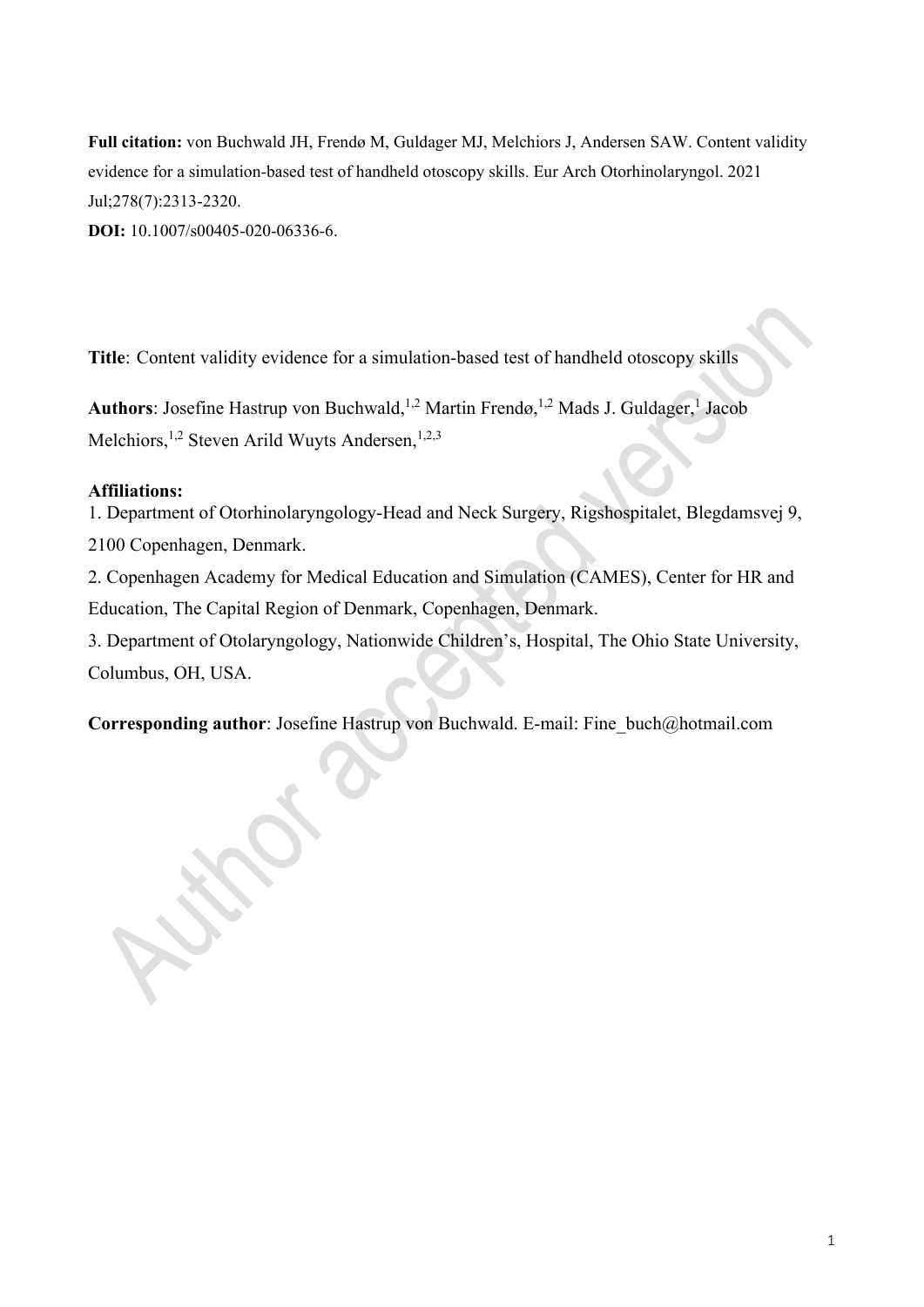### Abstract

**Purpose:** At graduation from medical school, competency in otoscopy is often insufficient. Simulation-based training can be used to improve technical skills, but the suitability of the training model and assessment must be supported by validity evidence. The purpose of this study was to collect content validity evidence for a simulation-based test of handheld otoscopy skills.

**Methods:** First, a three round Delphi study was conducted with a panel of nine clinical teachers in otorhinolaryngology (ORL) to determine the content requirements in our educational context. Next, the authenticity of relevant cases in a commercially available technology-enhanced simulator (Earsi, VR Magic, Germany) was evaluated by specialists in ORL. Finally, an integrated course was developed for the simulator based on these results.

**Results:** The Delphi study resulted in nine essential diagnoses of normal variations and pathologies that all junior doctors should be able to diagnose with a handheld otoscope. Twelve out of 15 tested simulator cases were correctly recognized by at least one ORL specialist. Fifteen cases from the simulator case library matched the essential diagnoses determined by the Delphi study and were integrated in the course.

**Conclusion**: Content validity evidence for a simulation-based test of handheld otoscopy skills was collected. This informed a simulation-based course that can be used for undergraduate training. The course needs to be further investigated in relation to other aspects of validity and for future selfdirected training.

**Keywords:** Handheld otoscopy, simulation-based training, technical skills training, evidence-based medical education, otology.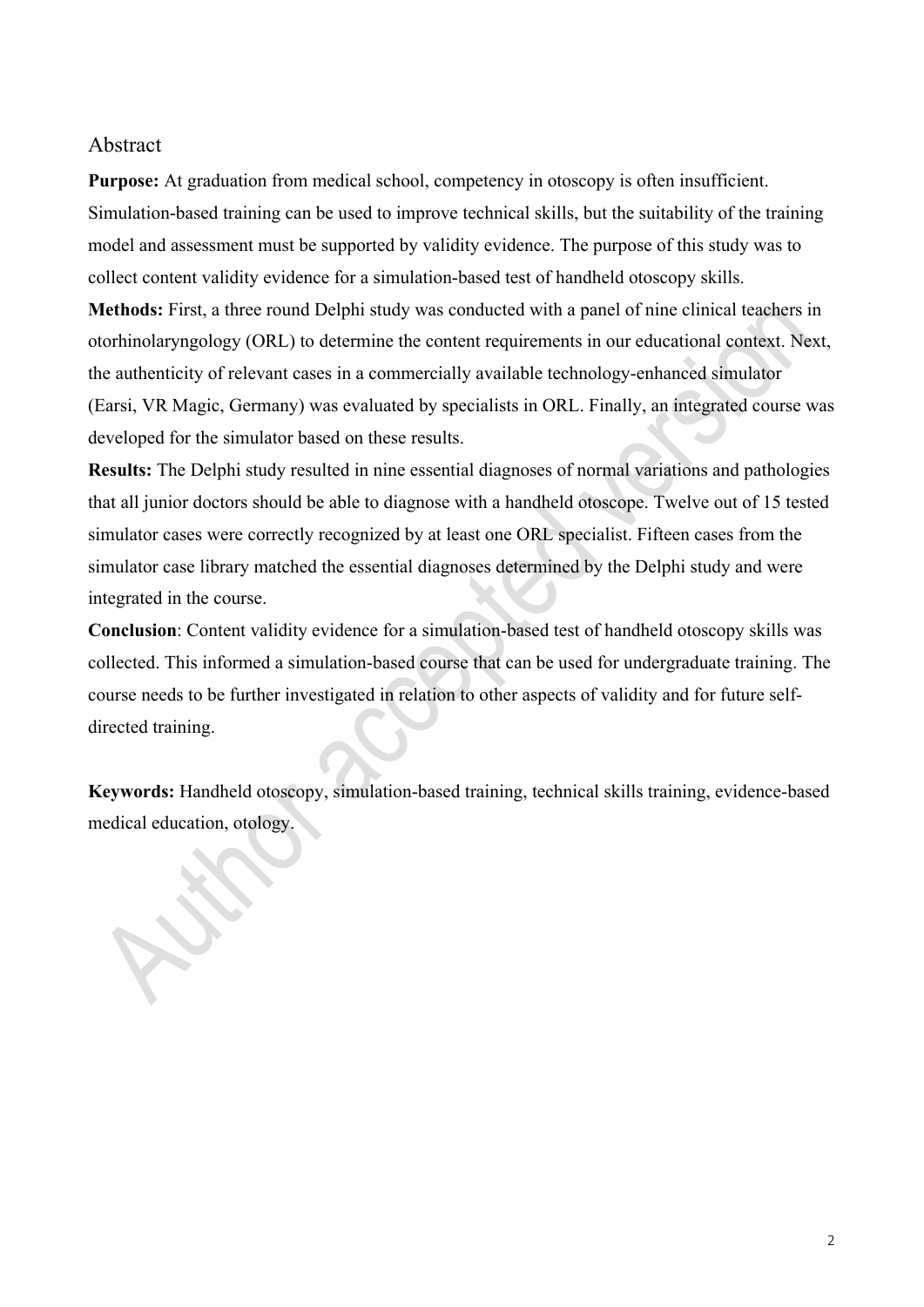# Introduction

Handheld otoscopy is performed on a daily basis by a wide range of healthcare professionals including general practitioners, nurse practitioners, paediatricians, otorhinolaryngologists, and others. Otoscopy skills are important for accurate diagnosis and treatment and have been identified as key to preventing inappropriate use of antibiotics [1]. Even though otoscopy is a very common diagnostic procedure, competency in otoscopy after pre-graduate training is often insufficient: In one study, otoscopy skills were ranked by junior doctors as the second lowest of skills they perceived to be competent in after finishing medical school [2]. Additionally, other studies have highlighted the perceived need of improvement in under- and post-graduate otoscopy training [3, 4]. If not performed properly, the correct diagnosis can be missed and the examination can be painful to the patient. For the junior doctor, the procedure can be further challenging because of variation in patient anatomy as well as the loss of depth perception with the single ocular of the handheld otoscope. Finally, the procedure is difficult for the clinical teacher to supervise because of the limited field of view. For example, it is hard to guarantee that the student has the proper visualization and uses a systematic approach to the examination unless a video otoscope is used. Also, especially in a clinical/pre-graduate teaching environment, it can be a challenge to ensure that a wide range of normal variations and pathologies is offered to all students, in particular when the exposure is of short duration which is usually the case in pre-graduate teaching [3].

It is thought that simulation-based training can provide a standardized learning experience and introduce a range of normal and abnormal anatomies and findings. Current simulation-based models for handheld otoscopy training include mannequins/task trainers [5, 6], a web-based model [7, 8], a mobile otoscopy simulator [9], and sophisticated technology-enhanced models [3, 10–15]. In some setups, the human instructor can monitor the procedure on a second screen and provide feedback. In other models, feedback is automated and integrated directly into the simulator [16]. This allows for self-directed training [17] where the learner can practice at their own convenience without the presence of an instructor. If a mastery learning approach is used, the learner can practice repeatedly until achieving a predefined level of proficiency [18]. Simulation-based training of handheld otoscopy has been found to improve confidence [10, 11, 13] and diagnostic accuracy [3, 8, 12, 14]. Regardless of training approach, evidence-based medical education requires validity evidence for both the training model and the assessment.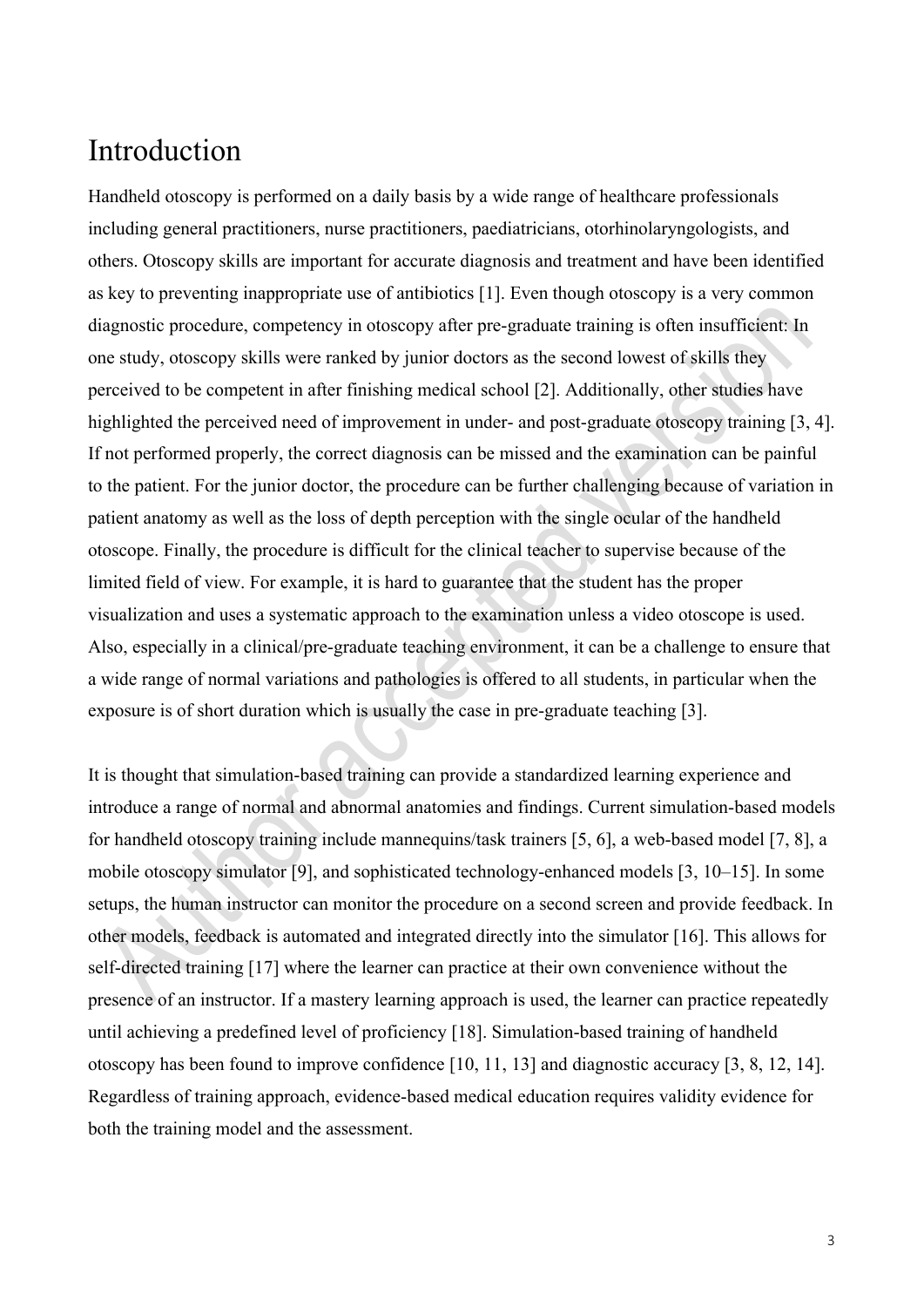Validity is a term to describe the extent to which a test measures what it is intended to measure [19]. The classical concepts of different validity types (content, criterion, and construct[19, 20]) has now been abandoned in favor of unitary approaches such as, for example, Messick's framework, where five different sources of evidence contribute to the validity argument [20, 21]: content evidence, response process, internal structure, relation to other variables, and consequences [19– 21]. Validity frameworks can help structure research in validity evidence and identify missing evidence [20]. High-quality validity evidence is important because without it, the appropriateness of the training model and the performance assessment cannot be evaluated. However, only few studies in surgical simulation systematically collect validity evidence using contemporary validity frameworks: A 2017 systematic review found that more than 9 out of 10 studies on surgical simulation published between 2008 and 2017 used either outdated or no validity frameworks [21].

Content evidence as described in Messick's framework is used to evaluate whether the test content reflects the construct it intends to measure [21] and aligns with the purpose of the assessment. A structured approach is needed so that all the items that represent the construct—for example handheld otoscopy skills—are considered in the test. In this study, we used the Delphi method to achieve consensus among content experts in order to establish content validity for the cases in a simulation-based test of handheld otoscopy skills. To the best of our knowledge, no curriculum for simulation-based training of handheld otoscopy has yet been reported based on a systematic approach using a contemporary validity framework.

An essential first step is to collect content validity evidence, which we aim to do in this study. Our research questions were:

- 1. What is the content (i.e. normal and pathological cases) requirements for a simulation-based test of competency in handheld otoscopy?
- 2. Do the otoscopy simulator cases adequately represent the intended pathologies (i.e. can specialists in otorhinolaryngology correctly identify the cases)?
- 3. How can the content be integrated into a course in an otoscopy simulator?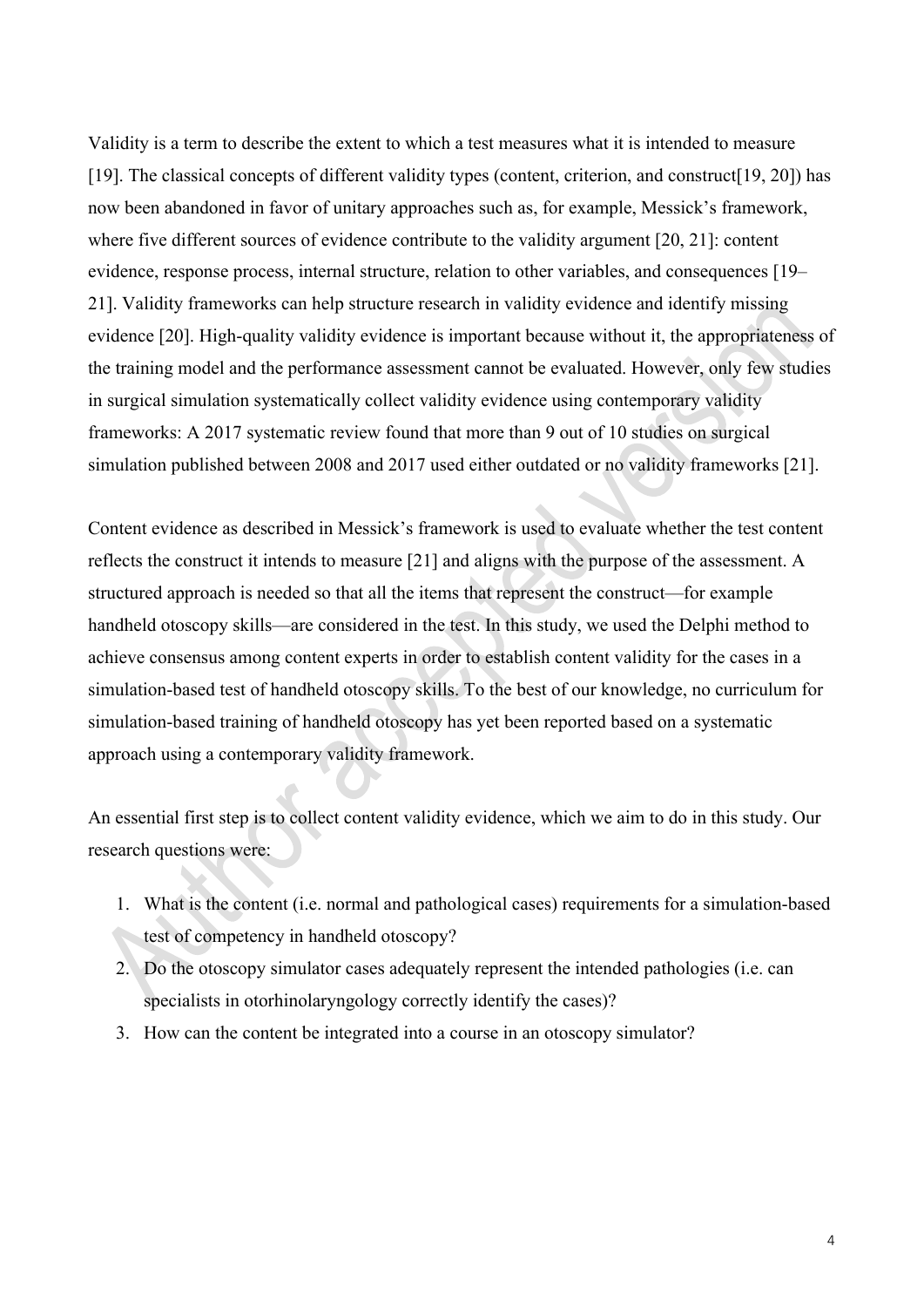# Materials and Methods

#### **Part 1: Determining content**

We conducted a Delphi study to identify which key normal variations and pathologies all medical doctors, regardless of specialty, should be able to recognize with a handheld otoscope at the time of graduation. The Delphi method is an iterative process to achieve consensus among content experts on a topic [22]. We recruited nine specialists in otorhinolaryngology (ORL) as content experts for our panel by e-mail invitation. Content experts were key opinion leaders teaching handheld otoscopy in under- and postgraduate medical training from all three postgraduate training regions of Denmark. For this research on content as well as technical skills related to handheld otoscopy, a three-round electronic survey using SurveyXact© (Rambøll, Aarhus, Denmark) was planned and conducted from March 2017 to March 2018. The latter survey resulted in the development of the Copenhagen Assessment Tool of Handheld Otoscopy skills (CATHOS) [23]. The panellists were allowed four weeks to complete the survey in each round before they were sent a reminder. Panellists' responses were blinded by (author initials anonymized) before being reviewed and aggregated by (authors initials anonymized) for the following round. Participants were asked to provide background information on age, sex, years of being a specialist, training region, and whether they worked in a private practice or hospital.

*Round 1: Brainstorming phase*. Panellists were asked to list (in free text) all the normal variations and pathologic conditions that, in their opinion, can be diagnosed with a handheld otoscope, irrespective of training level or specialty. Panellists could also add comments on their suggestions. Duplicates and similar responses were merged and irrelevant responses (i.e. responses that were unrelated to the question) removed, resulting in a list of distinct diagnoses of normal variations and pathologies.

*Round 2: Prioritization.* Each panellist was presented with the list from Round 1 and asked to rank each item according to its relevance for a newly graduated junior doctor. Ranking was performed on a 1–5 Likert scale (1=Irrelevant, 2=Less relevant, 3=Relevant, 4=More relevant, 5=Highly relevant). Panellists could also add comments on each pathology in free text. Items that received a ranking of >3 by more than two-thirds of the panellists were selected by the study group for final consensus in Round 3. Further, tympanic membrane perforation was added to this list of diagnoses: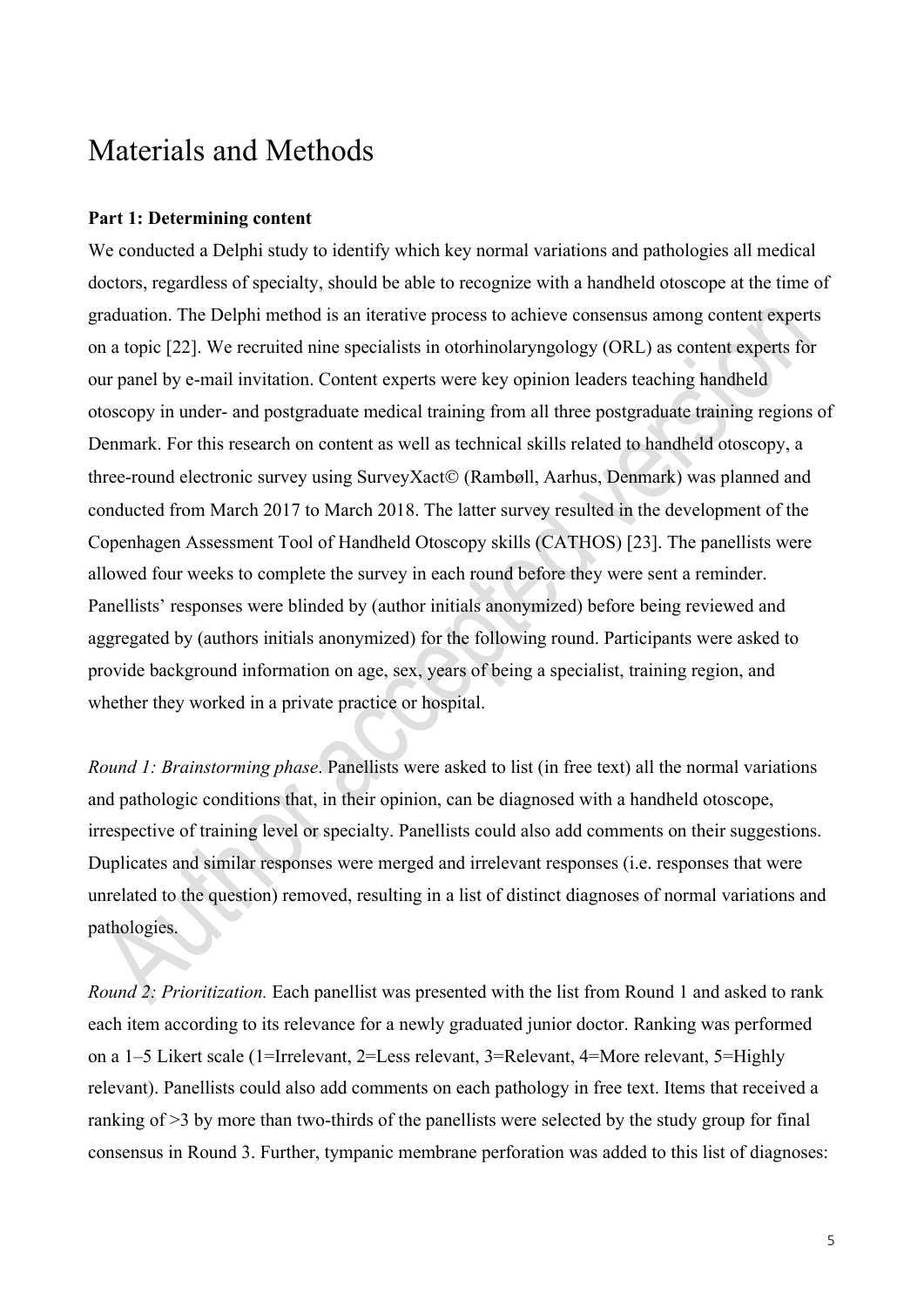the ability to identify perforation had made the consensus cut-off in the parallel Delphi study on technical skills, but was moved to the list of diagnoses since it represents a diagnosis rather than a technical skill. The study group also decided to include a specific follow-up question on myringosclerosis that had not made the cut-off because some of the panellists had considered it to belong under the "normal eardrum" diagnosis. Ultimately, myringosclerosis is a common variation that can cause a lot of referrals if not recognized as benign, and therefore, the study group chose to ask the panel to consider adding it to the final content list.

*Round 3: Consensus.* The panellists were presented with the list of diagnoses from Round 2. To indicate if the list was comprehensive for the normal variations and pathologies that any junior doctor should be able to recognize, the panellists provided free text responses. They also shared their thoughts on adding myringosclerosis to the content list.

#### **Part 2: Pilot evaluation of simulator cases**

To evaluate if the otoscopy simulator cases adequately represent the intended normal variations and pathologies, we recruited attendees at the annual meeting of the Danish Society of Otorhinolaryngology-Head and Neck Surgery (DSOHH) held the 12<sup>th</sup> and 13<sup>th</sup> of April 2018. The inclusion criteria was ORL specialization. Participants were asked to provide background information on their age, years of being a specialist, and whether they worked in private practice or at a hospital. Next, each participant performed three handheld otoscopies on the The Earsi Otoscopy Simulator (VRmagic, Mannheim, Germany) with review of three random cases selected from 15 different cases from the simulator's case library. The fifteen cases represented both cases relevant to the nine diagnoses identified in the Delphi study (Part 1) and some more difficult pathologies relevant to the experienced participants, such as cholesteatoma and glomus tumor. Each case was presented to between one and six participants. After each case, participants were asked to provide a diagnosis in free text without receiving any supplemental information such as patient history. The answers were anonymized and at a later point reviewed by the investigators. The diagnosis was considered correct if it matched the diagnosis which could be made without knowledge of the patient history. To further explore case difficulty, we used the background data to determine if experience or workplace were predictors of providing the correct diagnosis.

#### **Part 3: Integrating content in an otoscopy simulator course**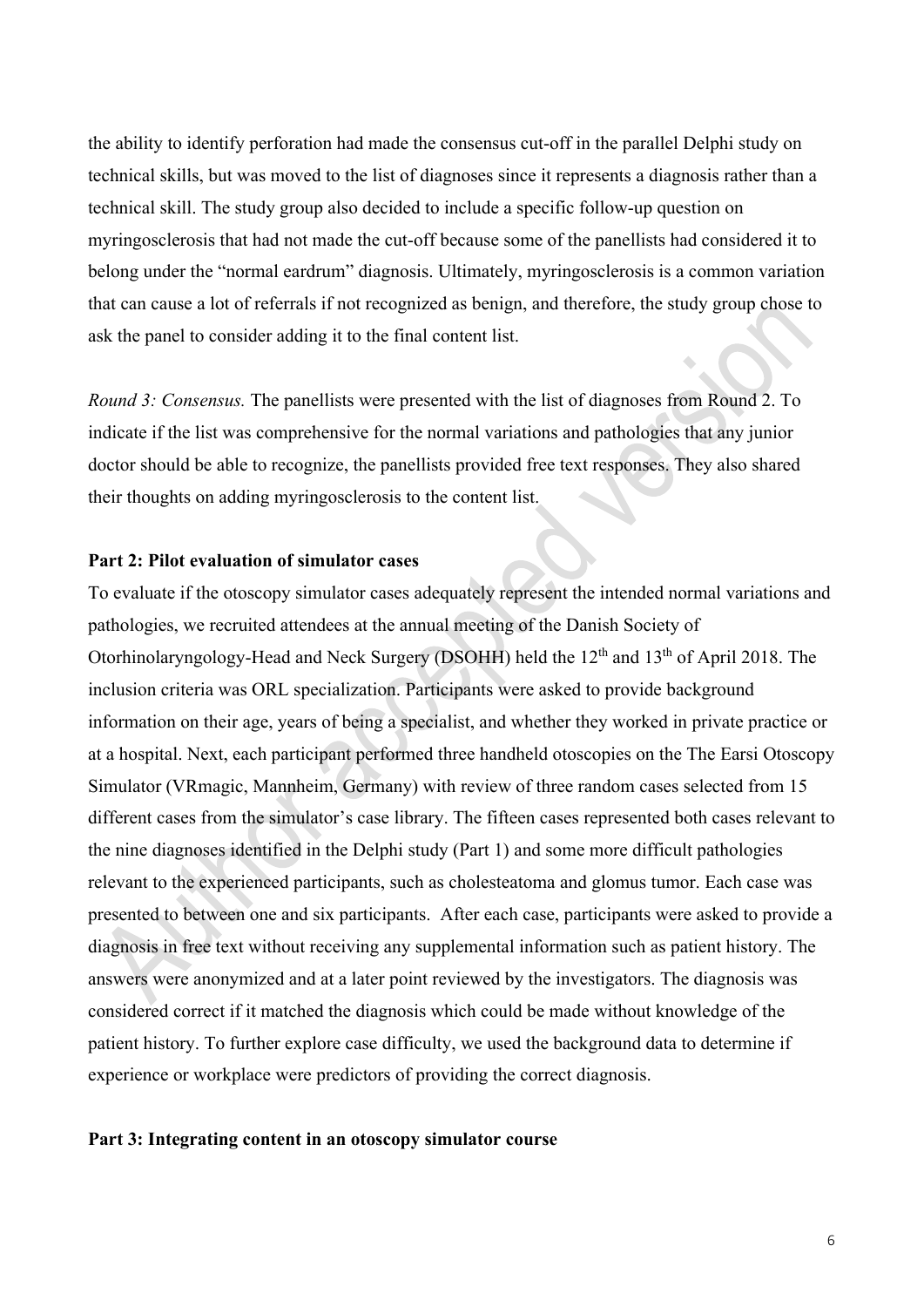Informed by study part 1 and 2, we wanted to design the content of a simulation-based course in handheld otoscopy for medical students. The Earsi otoscopy simulator (VRmagic, Mannheim, Germany) was used as the simulation platform for the course. This simulator is a technologyenhanced simulator consisting of a rubber ear representation with an attached model of a handheld otoscope that tracks the position and projects the case into the otoscope view (Figure 1). The learner can, therefore, examine the ear and see the pathology through the otoscope similarly to a traditional handheld otoscope. Simultaneously, a secondary touch-screen adjacent to the ear model displays the otoscope view allowing the instructor to follow the examination. The touch screen is also used to access the simulation software, select the user, choose the case, mode of feedback, present the case history etc. After each otoscopy examination, the software presents the learner with a structured questionnaire concerning findings and diagnosis. Together with data collected during the examination, the simulator provides automatic summative feedback including scores of instrument handling, which structures were observed, the examined area of the tympanic membrane, time, and whether the findings and diagnosis selected by the student in the post-case questionnaire were correct.

The simulator provides three types of built-in courses with increasing levels of difficulty: an introductory course concerning the healthy ear, a teaching course for self-directed learning, and an exam course concerning different pathologies. These courses cover almost all cases in the simulator case library. Based on the content requirements determined by our Delphi study along with the exploration of case difficulty, we designed a new simulation-based handheld otoscopy course and integrated this into the simulator in collaboration with the simulator developers.

#### **Statistics**

Microsoft Excel® version 15.21.1 (Microsoft Excel, Microsoft, Redmond, Washington, U.S.) was used to organize data from study part 1 and 2. Statistical analyses for study part 2 were performed using Rstudio version 1.1.463 (Rstudio, Boston, U.S.). Chi-square test was used to compare diagnostic performance in relation to experience and workplace. To better illustrate simulation performance for ORL specialists with different experience levels, years of experience was dichotomized using five years as a cut-off (Table 3). P-values <0.05 were considered statistically significant.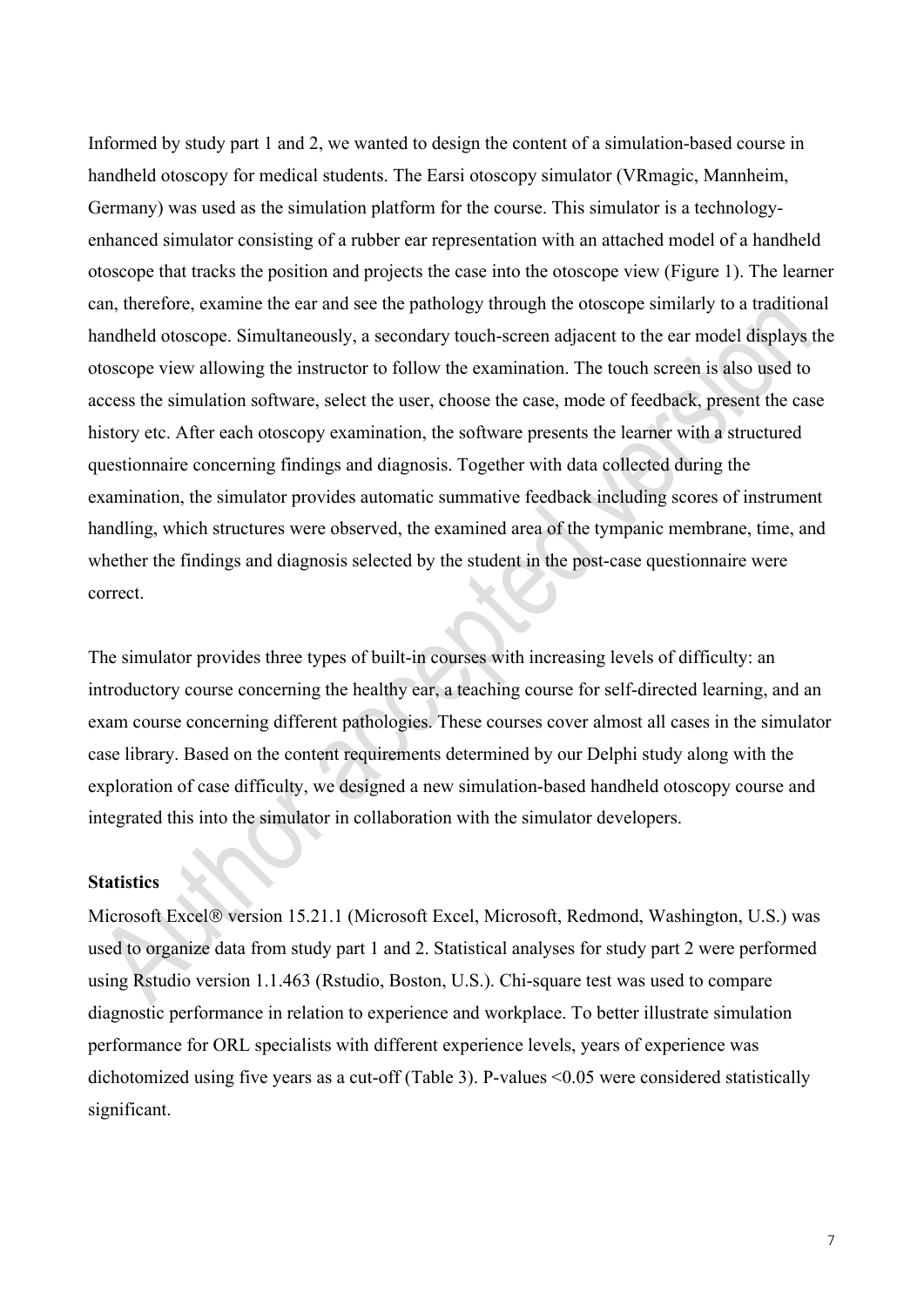# Results

#### **Part 1: Determining content**

All nine panellists completed the three planned rounds in the Delphi study. Their median age was 50 years (range 33–61); two were females and seven were males; three were in private practice and six were employed at teaching hospitals. Panellists were recruited from all three training regions of Denmark. Their median specialist experience was 9 years (range 1–25).

In Round 1, the panellists provided a total of 78 answers on normal variations and pathologies (flow chart, Figure 2). After review by the investigators, seven unrelated answers were discarded and the remaining 71 answers aggregated resulting in 29 separate diagnoses. This list of diagnoses was sent out in Round 2 for ranking of relevance when training junior doctors. Seven made the pre-defined cut-off (assigned >3 in relevance by more than two-thirds of the panellists). Additionally, the ability to "identify perforation" also made the cut-off in the parallel Delphi study on technical skills. The list of eight diagnoses was sent out for confirmation in Round 3 along with the specific question on whether or not to include myringosclerosis. Myringosclerosis was added to the final list because a large majority (6 out of 9) agreed it was relevant. In the free text field, one of the panellists for example wrote "*I have had a patient referred suspected for cholesteatoma and it was myringosclerosis*" on the importance, whereas two panellists indicated that it should not be considered since the diagnosis is without clinical significance. The final list of the nine diagnoses of normal variations and pathologies is provided in Table 1.

## **Part 2: Pilot evaluation of simulator cases**

Fourteen attendees at the annual meeting of the Danish Society for Otorhinolaryngology-Head & Neck Surgery met the inclusion criteria and volunteered for the case review. They represented a wide range of experience and both private practice and hospitals (Table 2). Of the 15 Earsi simulator cases that were included in the pilot, 11 represented the essential diagnoses determined by the Delphi study (Part 1) while four cases represented more challenging cases. Twelve out of the 15 cases were correctly identified by at least one specialist and considered passed. The specialists only made the correct diagnosis in 25 out of 42 attempts, suggesting that in general, the cases in the simulator can be difficult to recognize without any context such as case history.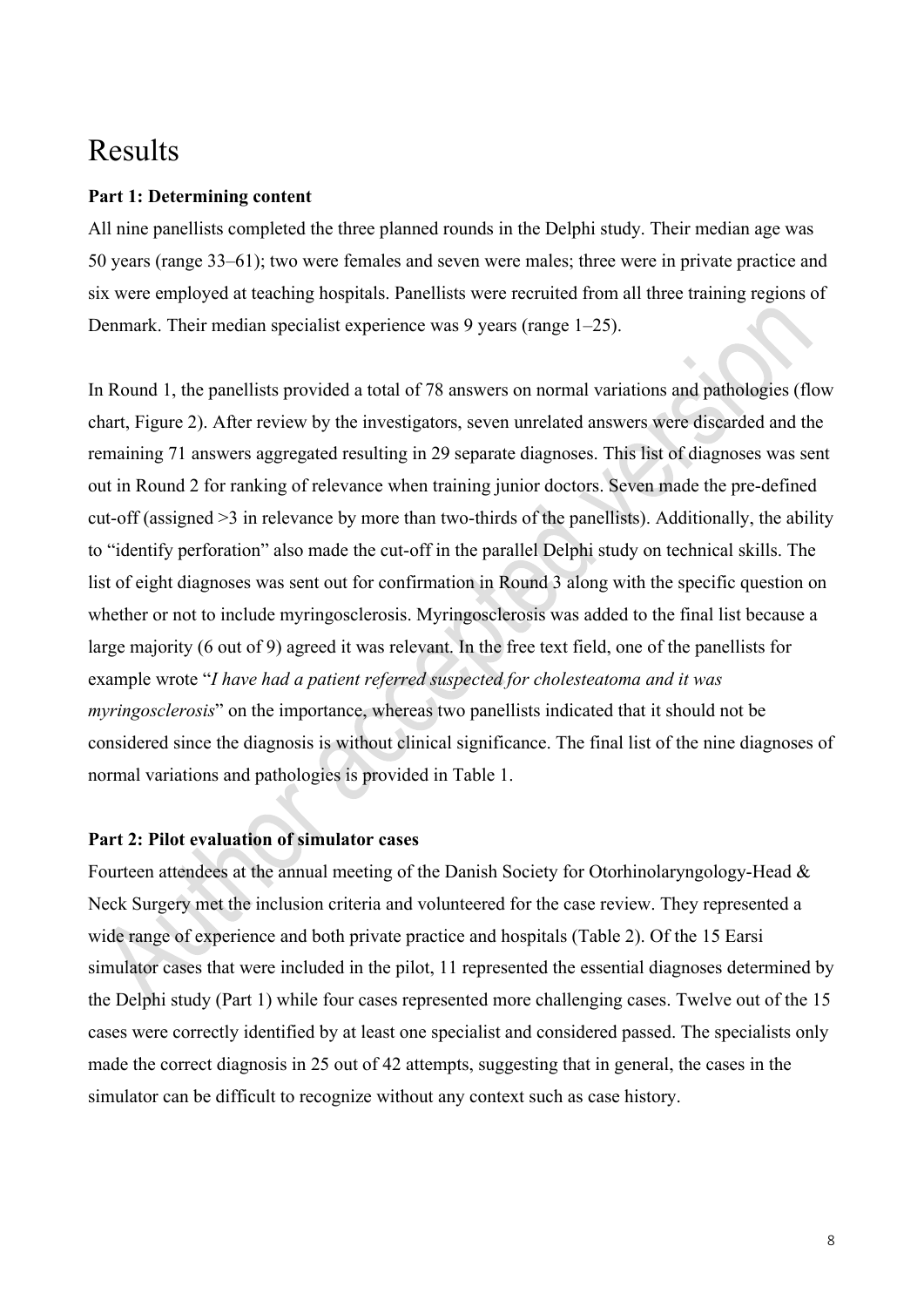To explore case difficulty further, we analysed whether the distribution of correct/incorrect diagnoses differed based on experience ( $\leq$ 5 vs.  $\geq$ 5 years of experience) or workplace (private practice vs. hospital; Table 3). We found no statistically significant difference in the distribution of correct and incorrect diagnoses based on experience  $(\chi^2(1, N = 42) = 0.099, p = .75)$  or workplace,  $(\chi^2 (1, N = 42) = 0.21, p = .65).$ 

#### **Part 3: Integrating content in an otoscopy simulator course**

Fifteen cases from the Earsi simulator matched the essential diagnoses found through the Delphi study and were therefore eligible for the simulator course. In collaboration with the simulator developers, a course with all 15 cases was set up (Table 4). The course met the content requirement by including all essential diagnoses except for myringitis bullosa, which couldn't be included because there currently is no such case available in the simulator software. In the new course, the cases are repeated twice for training and listed in random order. The course is set up so that all cases, including the ones representing normal variations, have a case history as well as structured follow-up questions concerning both findings and diagnosis.

Twelve of the 15 course cases were tested in the pilot evaluation of the simulator cases (Part 2). In ten out of these 12 cases, the correct diagnosis was provided by at least one specialist. Despite not being correctly diagnosed by the specialists, the cases "otitis media with effusion" and "diffuse otitis externa" were included in the training program because they represent two of the essential diagnoses determined by the Delphi study (Part 1). Importantly, these cases will need to be further evaluated after implementation, but the cases might be less difficult when given the patient history and complaints provided in the simulator. Three additional cases were included in the course but were not pilot tested because without case history they were very similar in findings to other cases (earache to normal anatomy, initial stage acute otitis media to normal anatomy with slightly reddening of the eardrum, and resolution of acute otitis media to perforation).

# Discussion

In this study, content validity evidence for a simulation-based test of handheld otoscopy skills was collected. First, the content requirements were explored through a Delphi study (Part 1). The study resulted in nine essential diagnoses of normal variations and pathologies, which all junior doctors should be able to diagnose with a handheld otoscope. Second, the authenticity of a technology-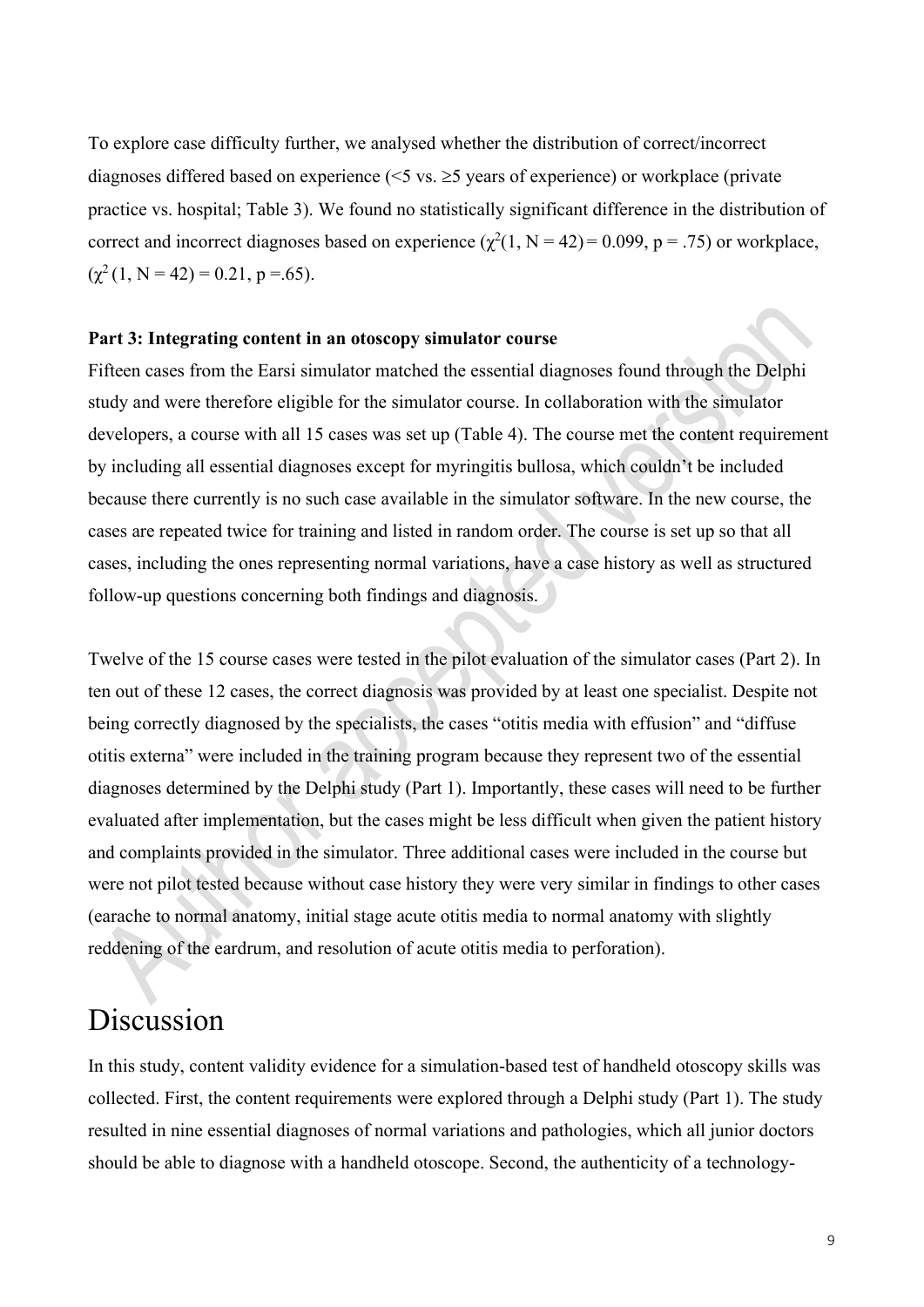enhanced otoscopy simulator's cases was tested in a pilot by specialists in ORL (Part 2). The ability to recognize the cases was surprisingly low, and factors such as visual representation, lack of patient history, and technical differences between the simulator and real-life handheld otoscopy are potential explanations. Finally, the content requirements (i.e. relevant cases) were integrated in a course for basic training of handheld otoscopy (Part 3). The determined course content can be used in any type of training curriculum for handheld otoscopy, and we chose to integrate this into a commercially available technology-enhanced simulator.

Simulations-based training of handheld otoscopy has been investigated in numerous studies [3, 5, 7–14]. All these studies report favourable outcomes of simulation-based training of handheld otoscopy skills, however only few studies compare simulation-based training with other training modalities. Training on a technology-enhanced otoscopy simulator has been compared with both training using web-based modules as well as standard classroom instructions [12, 14]: even though all training modalities improved diagnostic accuracy, clinical skills were most improved in the group that received simulation-based training. Although these results are encouraging for the use of simulation-based training of handheld otoscopy, validity evidence for the specific simulator has not yet been collected systematically using a contemporary validity framework. In general, structured evaluations of otoscopy simulators and simulation-based assessment of technical skills in handheld otoscopy are limited. In relation to content, one study investigated whether experts perceived a web-based otoscopy simulator to address all subject material and curriculum requirements [7]. In addition to some content validity, this study also investigated face validity—a concept that has been abandoned in modern validity frameworks because it is a subjective evaluation of appearance [21]. A systematic review found that >40 % of studies on simulation-based training of technical skills reported face validity as evidence of assessment validity [21]. This is problematic because it adds no actual evidence of the validity of a test, and consequently it is no longer considered relevant in modern medical education [19, 24].

A strength of our study is the systematic collection and evaluation of data contributing to content validity. The Delphi method used allows panellists to individually and anonymously contribute, eliminating the bias of following the majority or the most dominant/authoritarian panellist [25, 26]. However, there is also a risk that phrasing and selection by the researchers between rounds can influence the judgment of the respondents [22, 26]. We tried to minimize this by consensus on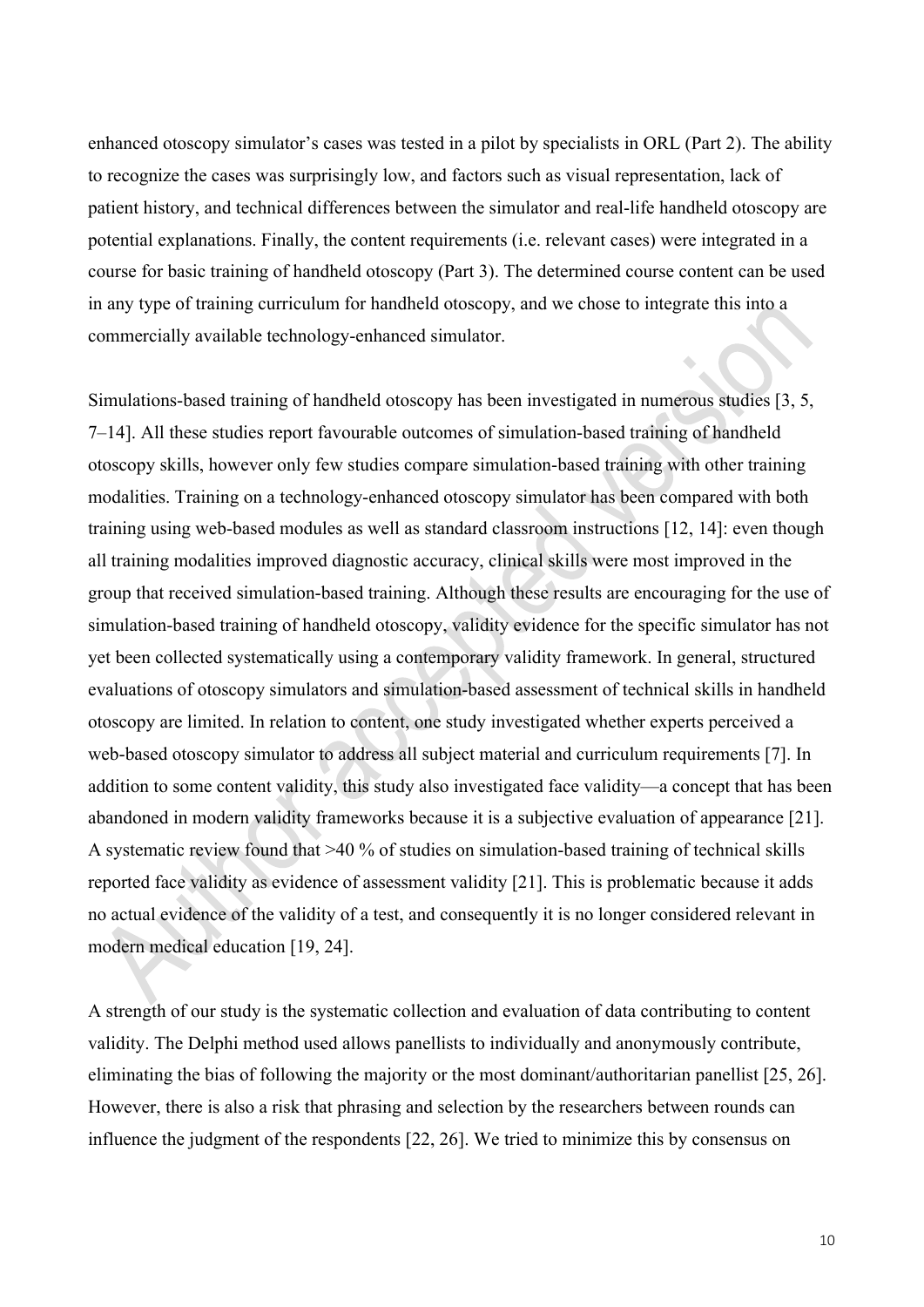wording of questions in the research group as well as in the aggregation of responses. Next, the size of the panel needs consideration as there is no standard on how many experts to include in the panel [22, 26]. Recruiting too few panellists can make the results unrepresentative; conversely, too many can result in prolonged time between rounds. Therefore, the right balance between achieving saturation in responses and feasibility needs to be found: a panel size of 6–9 panellists has been recommended in medical educational research [26]. Although other healthcare professionals might be competent in handheld otoscopy, we chose to use only specialists in otorhinolaryngology because in our context they are in charge of teaching basic handheld otoscopy in the undergraduate medical curriculum and are very experienced with otoscopy. For other educational contexts, a more comprehensive Delphi panel including representation from multiple specialities that performs handheld otoscopy might be valuable. Specific Delphi studies should be performed to develop the curriculum for more advanced training, for different specialities, and other groups of practitioners.

There are several limitations to the pilot evaluation of the simulator cases with ORL specialists, such as the small sample size, uneven distribution of times each case was presented, and not presenting the case history for time reasons (during a national meeting). Consequently, it makes it difficult to firmly conclude whether the cases are adequate representations of the intended normal variations or pathologies, although it was surprisingly difficult for the ORL specialists to recognize the cases based on visual cues only. In the final course, which will need to be systematically evaluated, we chose to include all possible cases with diagnoses related to the list determined by the Delphi study (Part 1).

Further, we only used otorhinolaryngologists in our study because of they teach otoscopy in our context. However, several other specialists including general practitioners and paediatricians see a lot of patients with ear complaints, which could warrant developing a curriculum relevant for these specialties (i.e. specific contexts). Given the high prevalence of acute otitis media and otitis media with effusion and the resulting high cost of prescribed antibiotics, improving otoscopy skills and increasing otoscopy diagnostic skills of health care practitioners could ultimately lower the use of antibiotics [5, 14]. In addition to being better for the patients this would also be cost-beneficial for the society and help mitigate the global threat of antibiotic resistance. This further emphasises that high-quality and evidence-based training is imperative in health care professional education.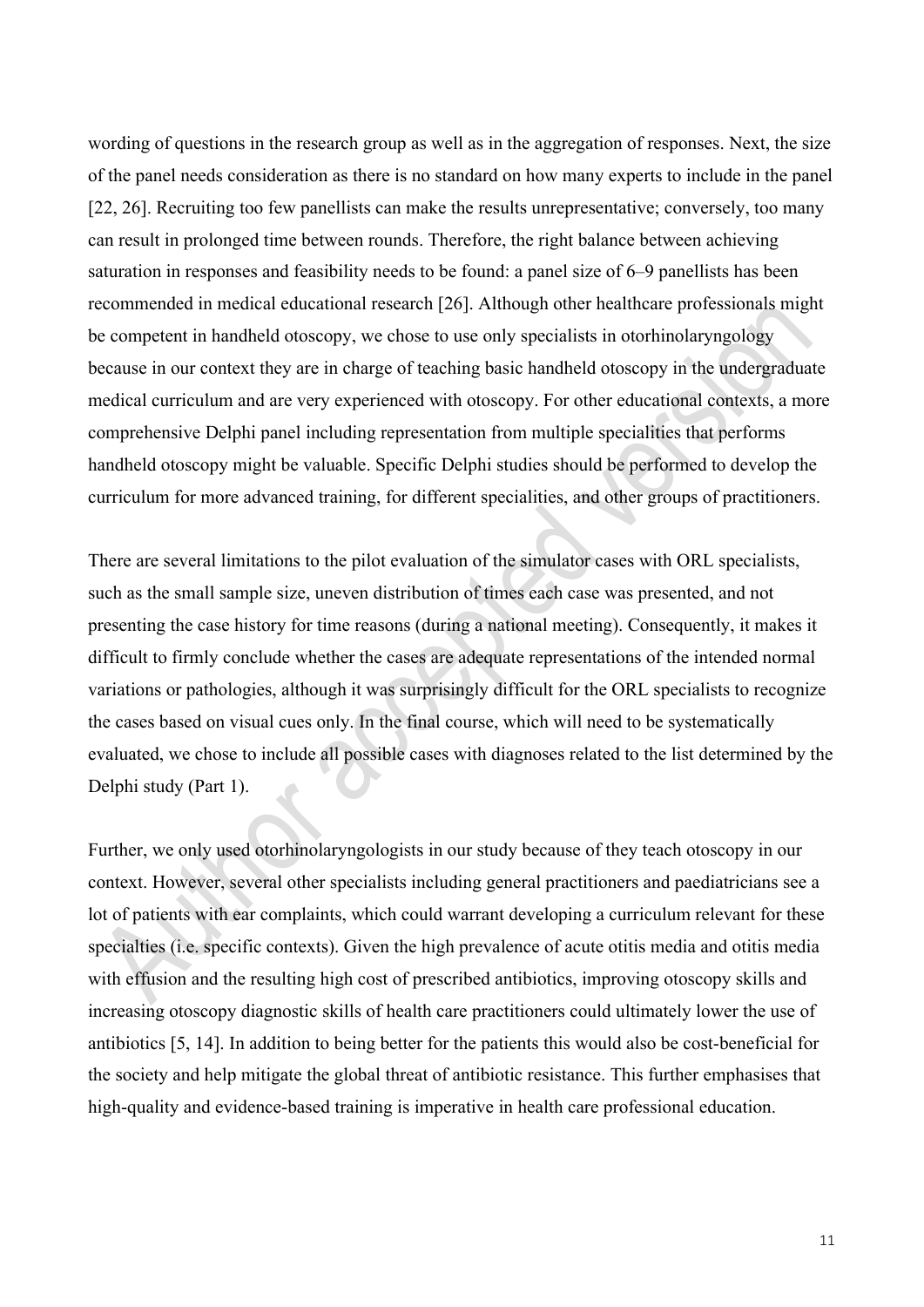# Conclusion

In this study, we collected content evidence for a simulations-based test of handheld otoscopy skills specific for undergraduate training using a commercially available technology-enhanced simulator. Content evidence is only one source of evidence in Messick's framework of validity. Therefore, an important next step is to systematically gather validity evidence for response process, internal structure, relation to other variables, and consequences. This could, for example, be collection of validity evidence for the simulator metrics (performance scores) and establishing a pass/fail standard for self-directed training in the simulator. In turn, this could inform the use of simulationbased training in future curricula for undergraduate and postgraduate training of handheld otoscopy skills.

## Declarations

**Funding**: The educational quality development fund at the Faculty of Health and Medical Sciences, University of Copenhagen, and the Toyota-Foundation, Denmark, provided funding for the study group to acquire the two Earsi simulators used in the study. (Author initials anonymized) has received research funding for an international postdoc from the Independent Research Fund Denmark (reference number anonymized). The remaining authors have no other sources of funding or support to declare. Funding bodies were not involved in the conception, execution, interpretation, or publication of the study.

### **Conflicts of interest/Competing interests**: None.

**Ethics approval**: The Regional Committee of Health Research Ethics of the Capital Region, Denmark, determined the study to be exempt (reference number anonymized).

**Consent to participate**: Informed consent was obtained from all participants in the study.

**Consent for publication:** Additional informed consent was obtained for publication of the article photograph.

**Availability of data and material:** Data is available from the authors upon request.

**Authors' contributions:** (Authors initials anonymized) were involved in the conception and design of the study. (Author initials anonymized) carried out data collection. (Authors initials anonymized) analysed the data. (Author initials anonymized) drafted the manuscript. Authors initials anonymized) revised the manuscript critically for important intellectual content. All authors have approved the final version.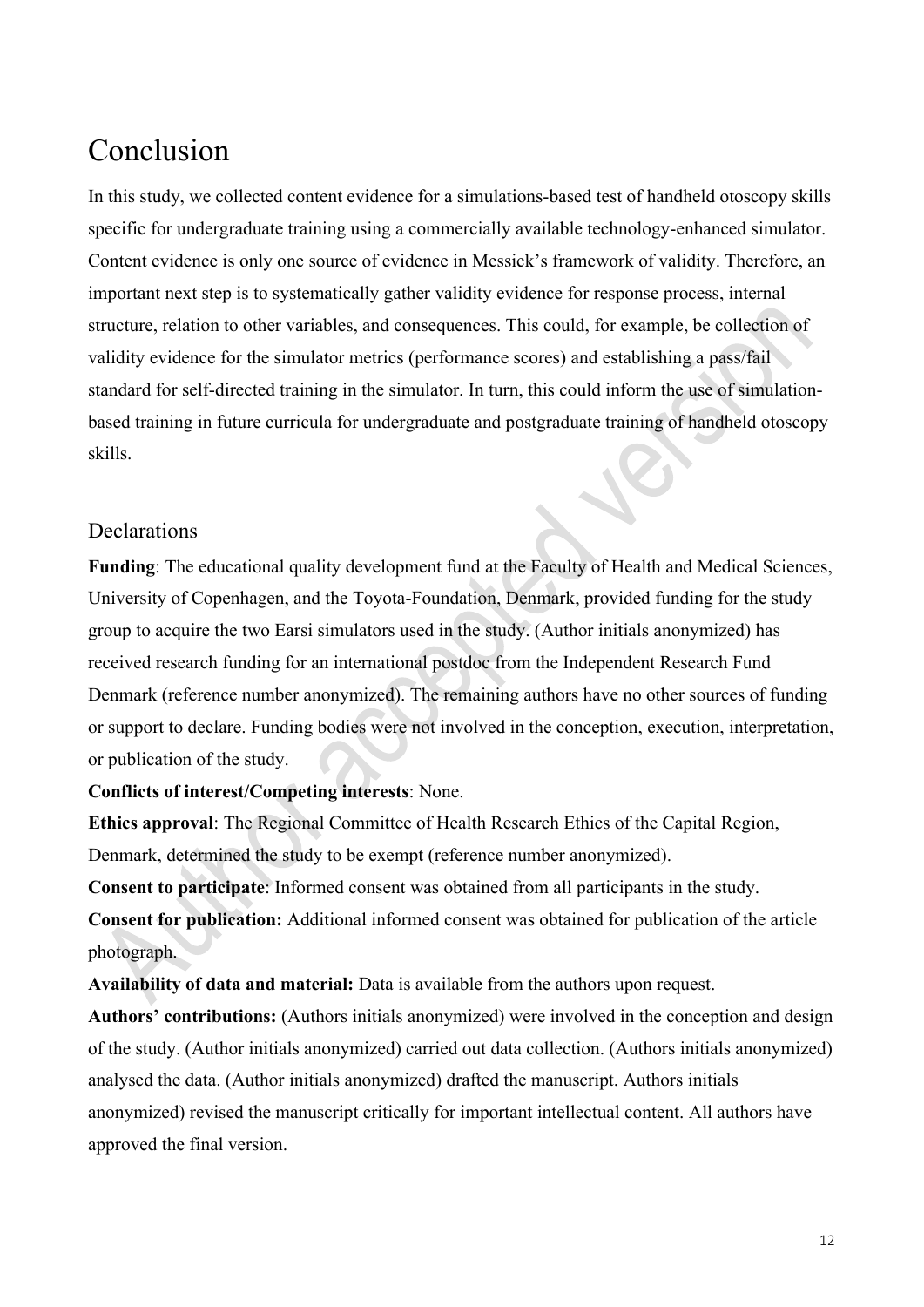# References

- 1. Jones WS (2006) Video otoscopy: Bringing otoscopy out of the "black box." Int J Pediatr Otorhinolaryngol 70:1875–1883. https://doi.org/10.1016/j.ijporl.2006.06.014
- 2. Ringsted C v, Pallisgaard J, Falck G (2002) Physicians' clinical skills after finishing internship. Ugeskr Læg 164:3211–3215
- 3. Oyewumi M, Brandt MG, Carrillo B, et al (2016) Objective Evaluation of Otoscopy Skills among Family and Community Medicine, Pediatric, and Otolaryngology Residents. J Surg Educ 73:129–135. https://doi.org/10.1016/j.jsurg.2015.07.011
- 4. Fisher EW, Pfleiderer AG (1992) Assessment of the otoscopic skills of general practitioners and medical students: is there room for improvement? Br J Gen Pract 42:65–67
- 5. Morris E, Kesser BW, Peirce-Cottler S, Keeley M (2012) Development and validation of a novel ear simulator to teach pneumatic otoscopy. Simul Healthc 7:22–26. https://doi.org/10.1097/SIH.0b013e31822eac39
- 6. Kyoto Kagakuku "Ear" Examination simulator 2. https://www.kyotokagaku.com/products/detail01/mw12.html. Accessed 19 May 2020
- 7. Wickens B, Lewis J, Morris DP, et al (2015) Face and content validity of a novel, webbased otoscopy simulator for medical education. J Otolaryngol - Head Neck Surg 44:7. https://doi.org/10.1186/s40463-015-0060-z
- 8. Stepniak C, Wickens B, Husein M, et al (2017) Blinded randomized controlled study of a web-based otoscopy simulator in undergraduate medical education. Laryngoscope 127:1306– 1311. https://doi.org/10.1002/lary.26246
- 9. Xu J, Campisi P, Forte V, et al (2018) Effectiveness of discovery learning using a mobile otoscopy simulator on knowledge acquisition and retention in medical students: A randomized controlled trial. J Otolaryngol - Head Neck Surg 47:1–8. https://doi.org/10.1186/s40463-018-0317-4
- 10. Lee DJ, Fu TS, Carrillo B, et al (2015) Evaluation of an otoscopy simulator to teach otoscopy and normative anatomy to first year medical students. Laryngoscope 125:2159– 2162. https://doi.org/10.1002/lary.25135
- 11. Davies J, Djelic L, Campisi P, et al (2014) Otoscopy simulation training in a classroom setting: A novel approach to teaching otoscopy to medical students. Laryngoscope 124:2594–2597. https://doi.org/10.1002/lary.24682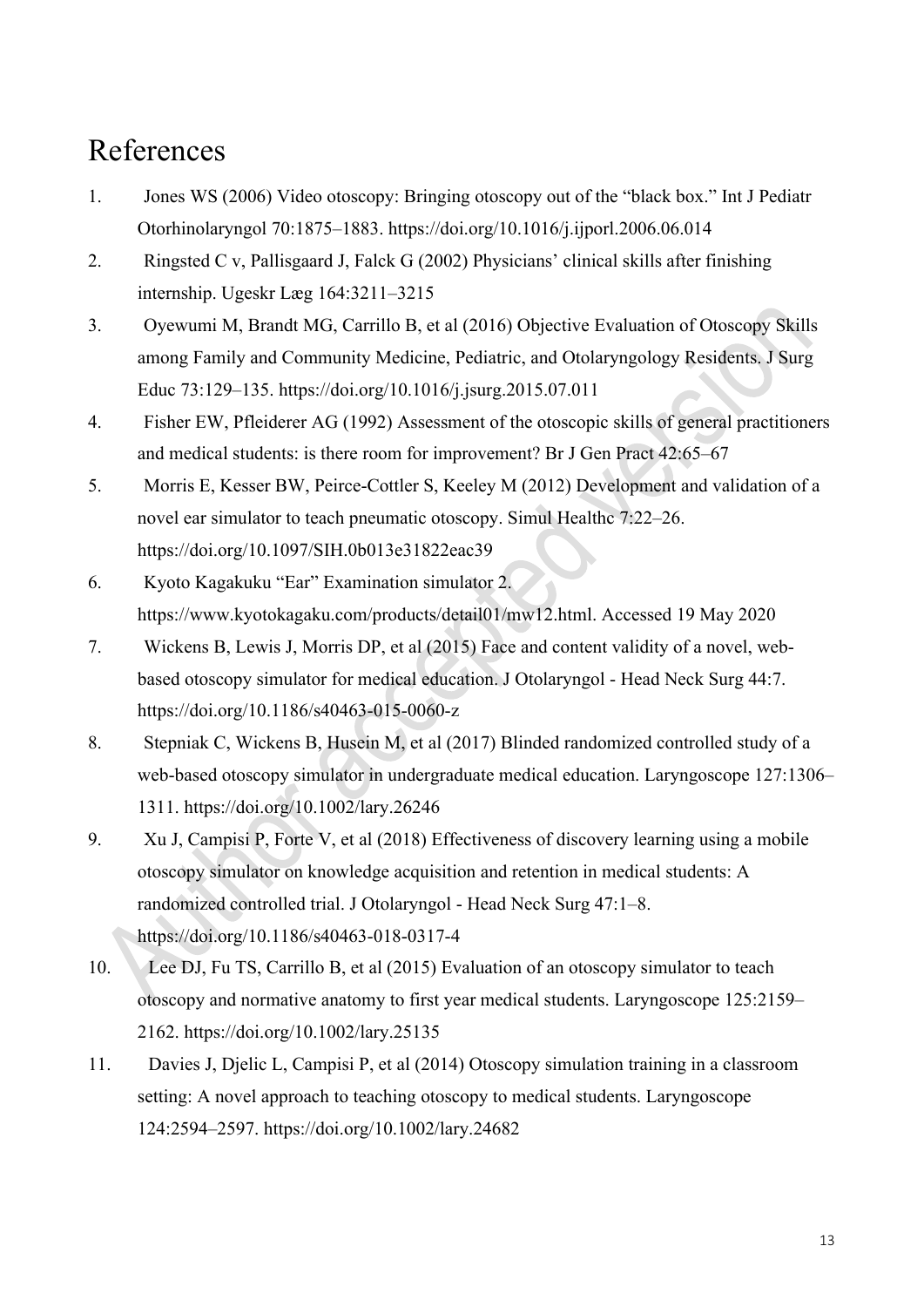- 12. Wu V, Sattar J, Cheon S, Beyea JA (2018) Ear Disease Knowledge and Otoscopy Skills Transfer to Real Patients: A Randomized Controlled Trial. J Surg Educ 75:1062–1069. https://doi.org/10.1016/j.jsurg.2017.12.011
- 13. Dell'era V, Garzaro M, Carenzo L, et al (2020) An innovative and safe way to train novice ear nose and throat residents through simulation: The simorl experience. Acta Otorhinolaryngol Ital 40:19–25. https://doi.org/10.14639/0392-100X-N0128
- 14. Wu V, Beyea JA (2017) Evaluation of a Web-Based Module and an Otoscopy Simulator in Teaching Ear Disease. Otolaryngol - Head Neck Surg 156:272–277. https://doi.org/10.1177/0194599816677697
- 15. VRmagic Earsi Otoscope. https://www.vrmagic.com/medical-simulators/earsi-otoscope. Accessed 18 May 2020
- 16. Wiet GJ, Sørensen MS, Andersen SAW (2017) Otologic Skills Training. Otolaryngol Clin N Am 50:933–945. https://doi.org/10.1016/j.otc.2017.05.005
- 17. Saks K, Leijen Ä (2014) Distinguishing Self-directed and Self-regulated Learning and Measuring them in the E-learning Context. Procedia - Soc Behav Sci 112:190–198. https://doi.org/10.1016/j.sbspro.2014.01.1155
- 18. Yudkowsky R, Park YS, Lineberry M, et al (2015) Setting mastery learning standards. Acad Med 90:1495–1500. https://doi.org/10.1097/ACM.0000000000000887
- 19. Cook DA, Beckman TJ (2006) Current concepts in validity and reliability for psychometric instruments: Theory and application. Am J Med 119:166.e7-166.e16. https://doi.org/10.1016/j.amjmed.2005.10.036
- 20. Cook DA, Hatala R (2016) Validation of educational assessments: a primer for simulation and beyond. Adv Simul 1:31. https://doi.org/10.1186/s41077-016-0033-y
- 21. Borgersen NJ, Naur TMH, Sørensen SMD, et al (2018) Gathering Validity Evidence for Surgical Simulation: A Systematic Review. Ann Surg 267:1063–1068. https://doi.org/10.1097/SLA.0000000000002652
- 22. Hsu CC, Sandford BA (2007) The Delphi technique: Making sense of consensus. Pract Assess Res Eval 12:Article 10. https://doi.org/https://doi.org/10.7275/pdz9-th90
- 23. Guldager MJ, Melchiors J, Andersen SAW (2020) Development and Validation of an Assessment Tool for Technical Skills in Handheld Otoscopy. Ann Otol Rhinol Laryngol 1–7. https://doi.org/10.1177/0003489420904734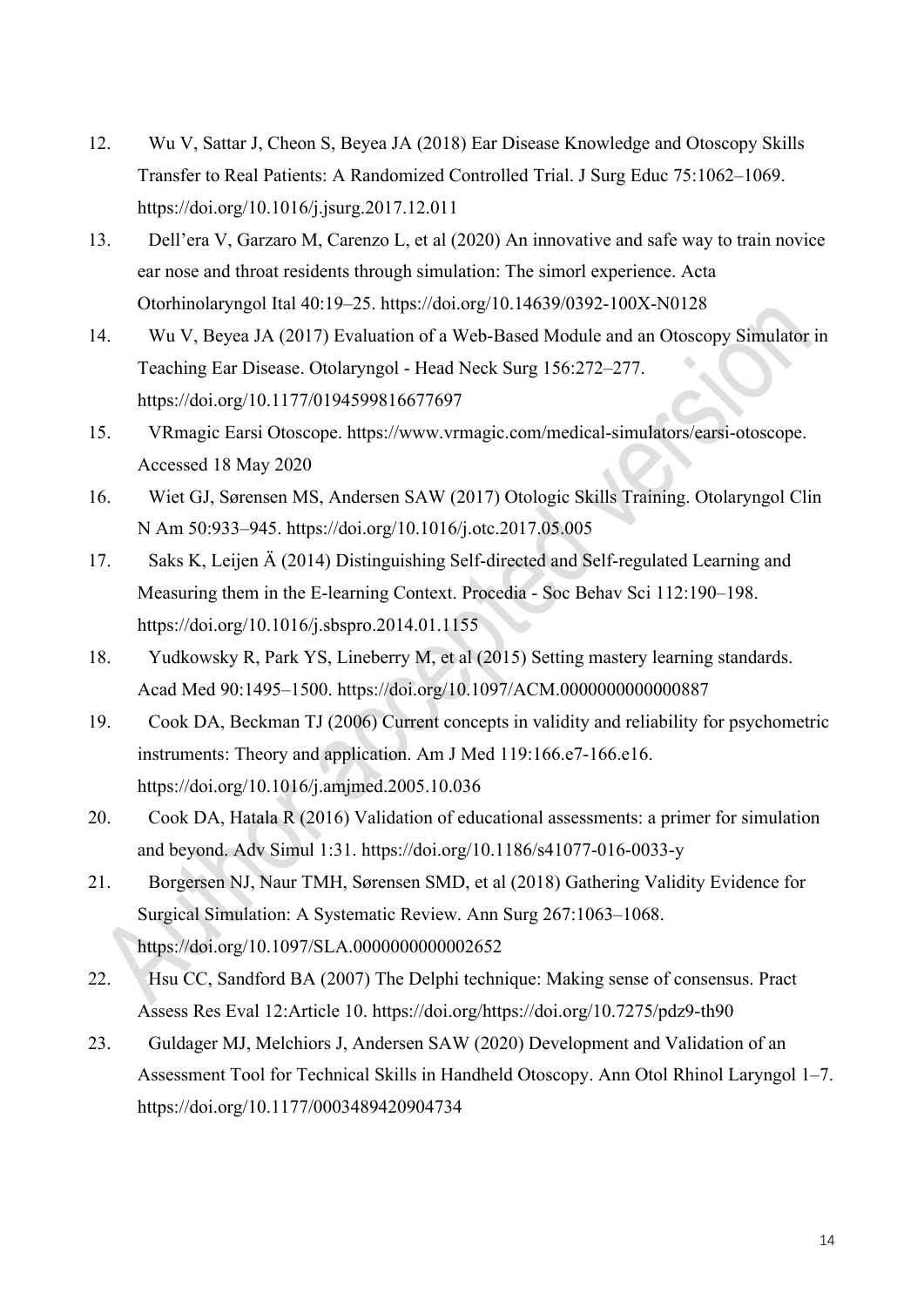- 24. Downing SM (2006) Face validity of assessments: Faith-based interpretations or evidencebased science? Med Educ 40:7–8. https://doi.org/10.1111/j.1365-2929.2005.02361.x
- 25. McMillan SS, King M, Tully MP (2016) How to use the nominal group and Delphi techniques. Int J Clin Pharm 38:655–662. https://doi.org/10.1007/s11096-016-0257-x
- 26. Waggoner J, Carline JD, Durning SJ (2016) Is there a consensus on consensus methodology? Descriptions and recommendations for future consensus research. Acad Med 91:663–668. https://doi.org/10.1097/ACM.0000000000001092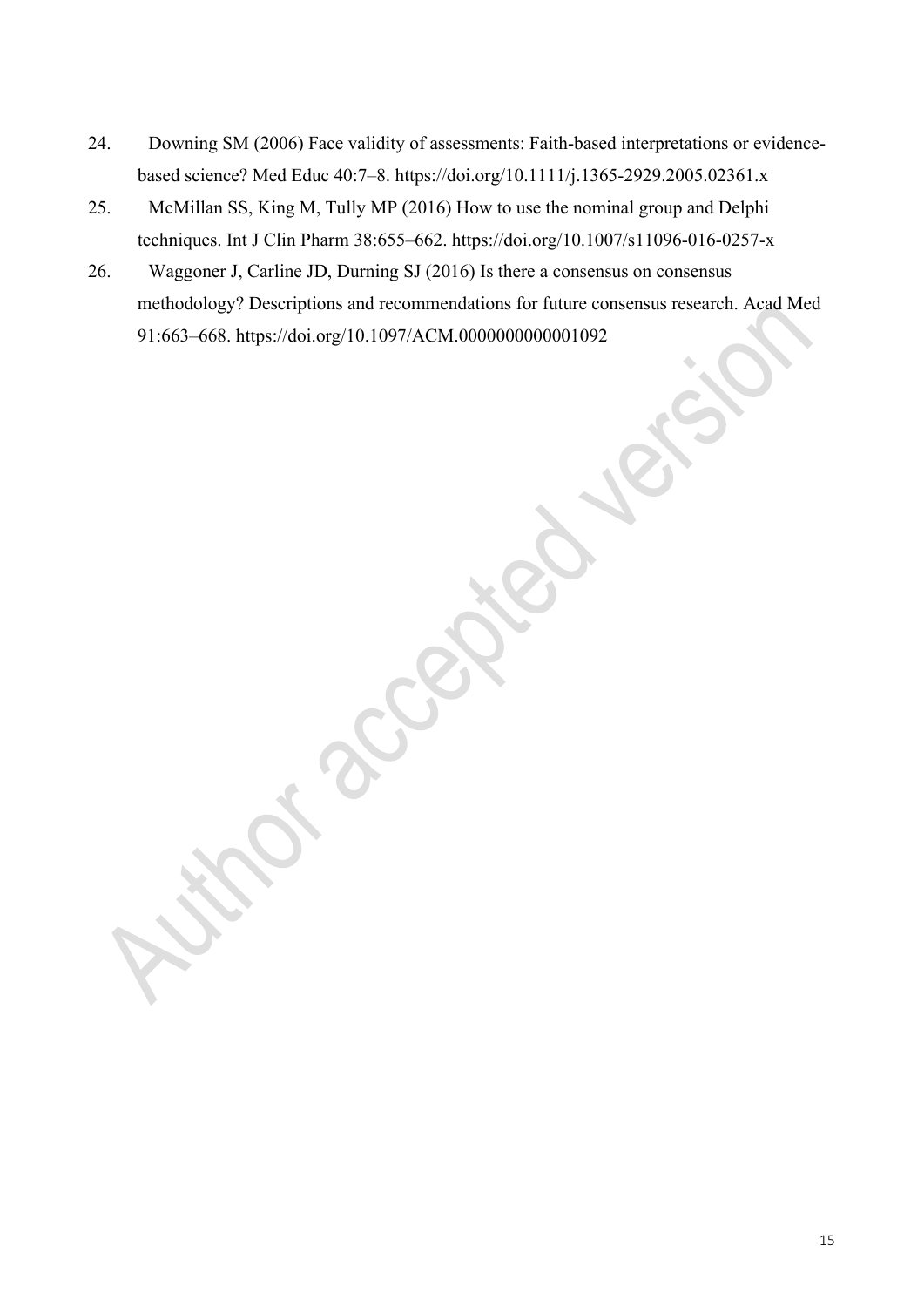# Tables and figures



**Fig. 1** The Earsi simulator. A) The learner examines the ear and sees the pathology through the otoscope similarly to a traditional handheld otoscope. Simultaneously, on a secondary touch-screen adjacent to the ear model, the otoscope view is displayed, allowing the instructor to follow the examination. The touch screen is also used to access the simulation software, select the user, choose the case, mode of feedback, present the case history, and answer follow-up questions concerning findings and diagnosis. The inserts exemplify the otoscope view as seen by the learner: B) a case showing a tympanic membrane perforation and C) a case showing acute otitis media.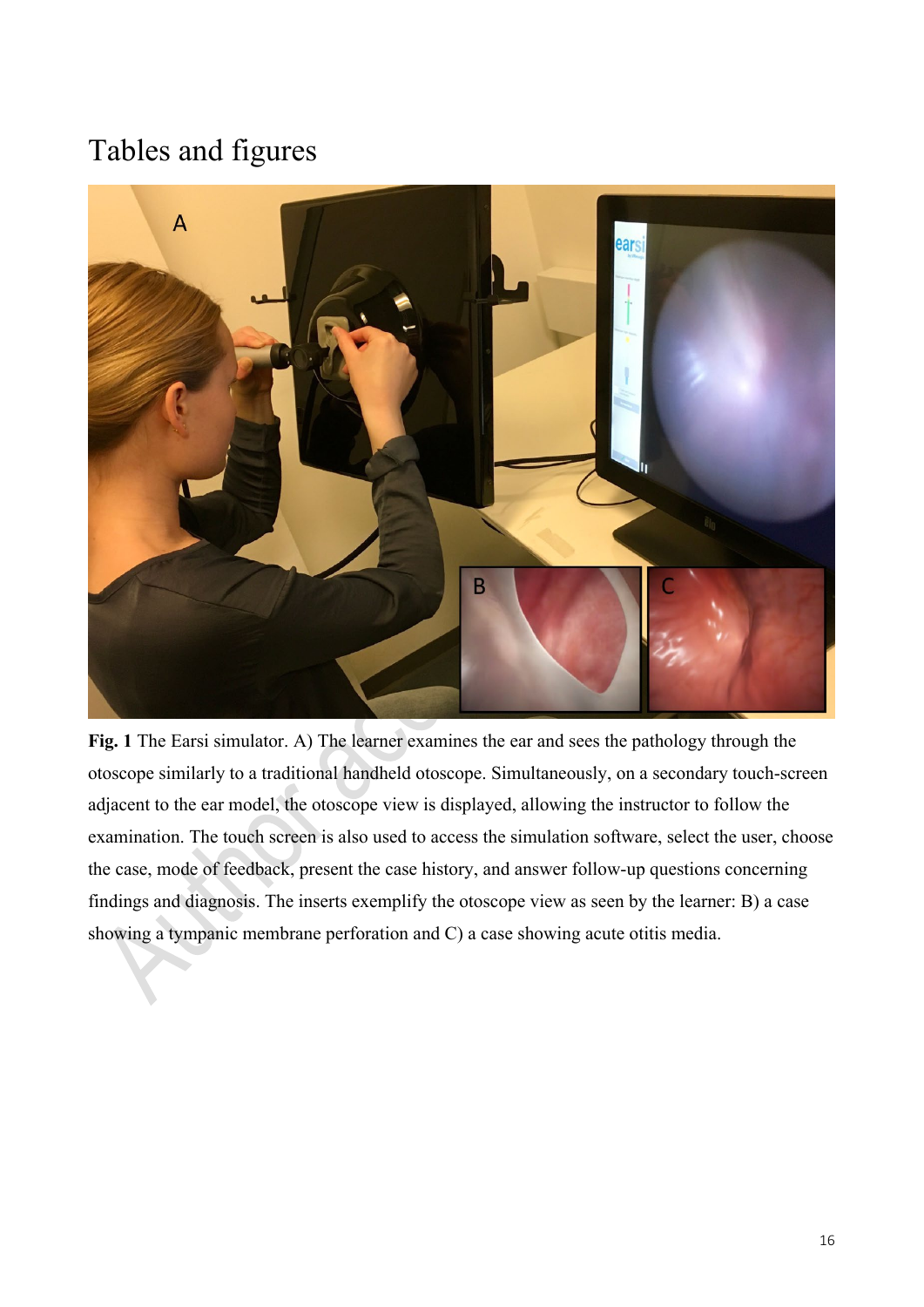

**Fig. 2** Delphi study flowchart (study part 1). In blue boxes, the work of the Delphi panel is shown. In green boxes, the work of the study group is shown. Dotted lines mark the separate study rounds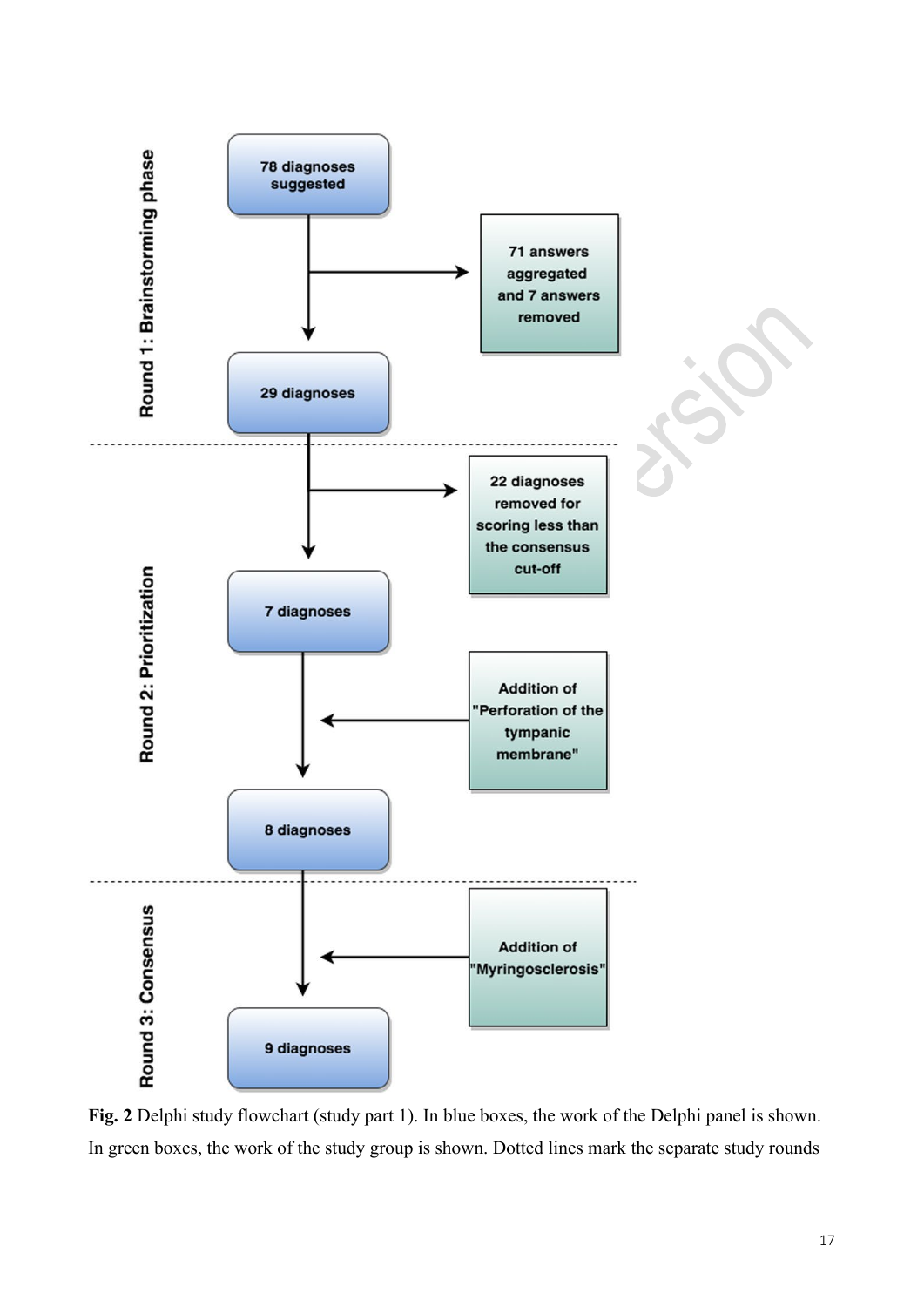**Table 1.** The final list of diagnoses of normal variations and pathologies that any junior doctor should be able to recognize using a handheld otoscope (study part 1)

- Normal ear canal and tympanic membrane
- Cerumen
- Foreign body
- External otitis
- Acute otitis media
- Secretory otitis media
- Myringitis bullosa
- Myringosclerosis
- Perforation of the tympanic membrane

|                     | Median/count (range) |
|---------------------|----------------------|
| Age                 | $45(38-61)$          |
| Years as specialist | $5.5(1-25)$          |
| Experience          |                      |
| $<$ 5 years         | 7                    |
| $>= 5$ years        | 7                    |
| Workplace           |                      |
| Private practice    | 6                    |
| Hospital            | 8                    |

## **Table 2**. Participant demographics (study part 2)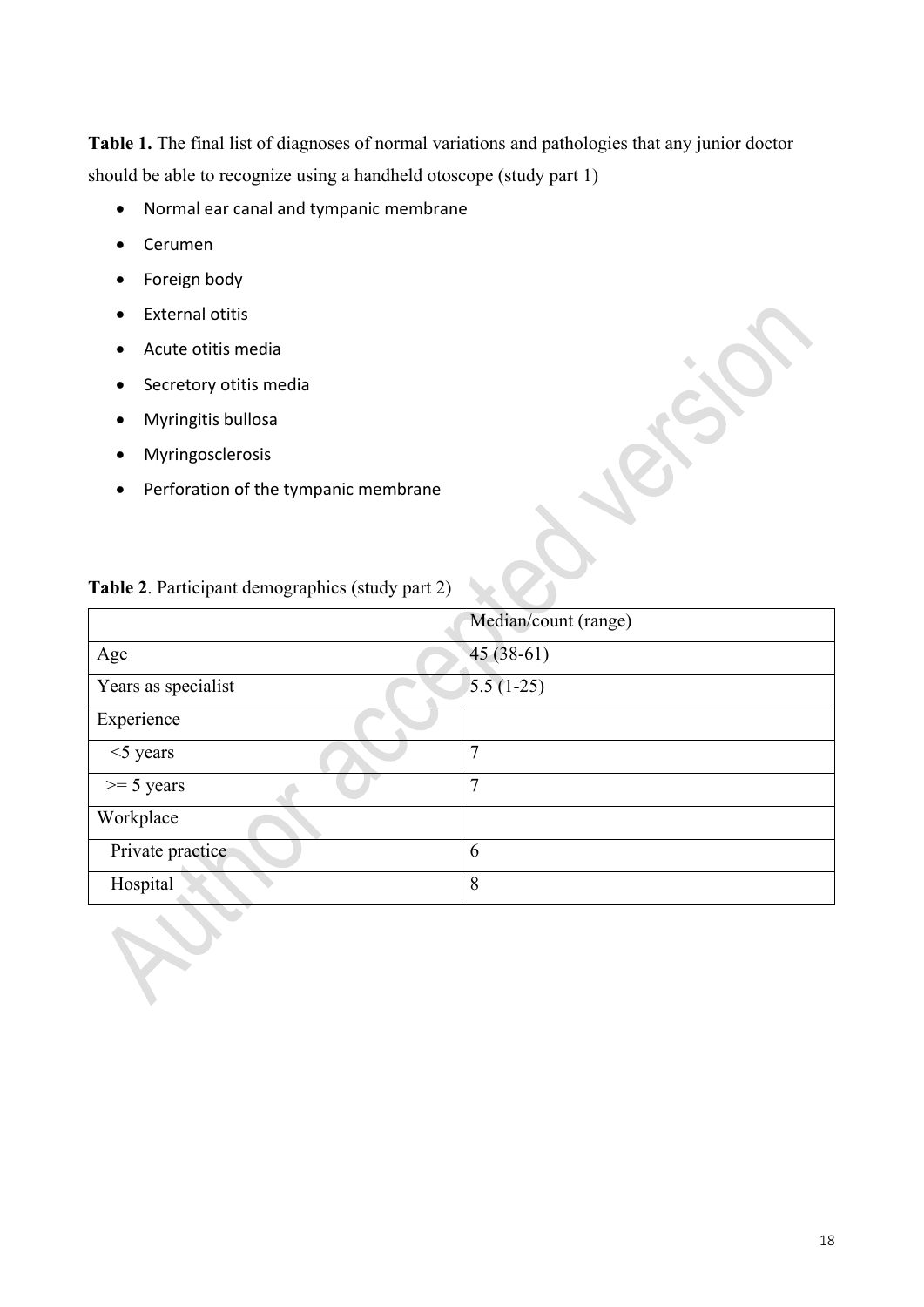**Table 3.** The distribution of correct/incorrect diagnoses based on experience and workplace (study part 2)

## **Experience**

|                     | < 5 years of | > 5 years of | Total     |
|---------------------|--------------|--------------|-----------|
|                     | experience   | experience   |           |
| Correct diagnoses   | 12 (29%)     | 13 (31%)     | 25 (60%)  |
| Incorrect diagnoses | 9(21%)       | 8 (19%)      | 17 (40%)  |
| Total               | 21 (50%)     | 21 (50%)     | 42 (100%) |

## **Workplace**

|                     | Private practice | Hospital | Total     |
|---------------------|------------------|----------|-----------|
| Correct diagnoses   | 10 (24%)         | 15 (36%) | 25 (60%)  |
| Incorrect diagnoses | 8 (19%)          | 9(21%)   | 17 (40%)  |
| Total               | 18 (43%)         | 24 (57%) | 42 (100%) |